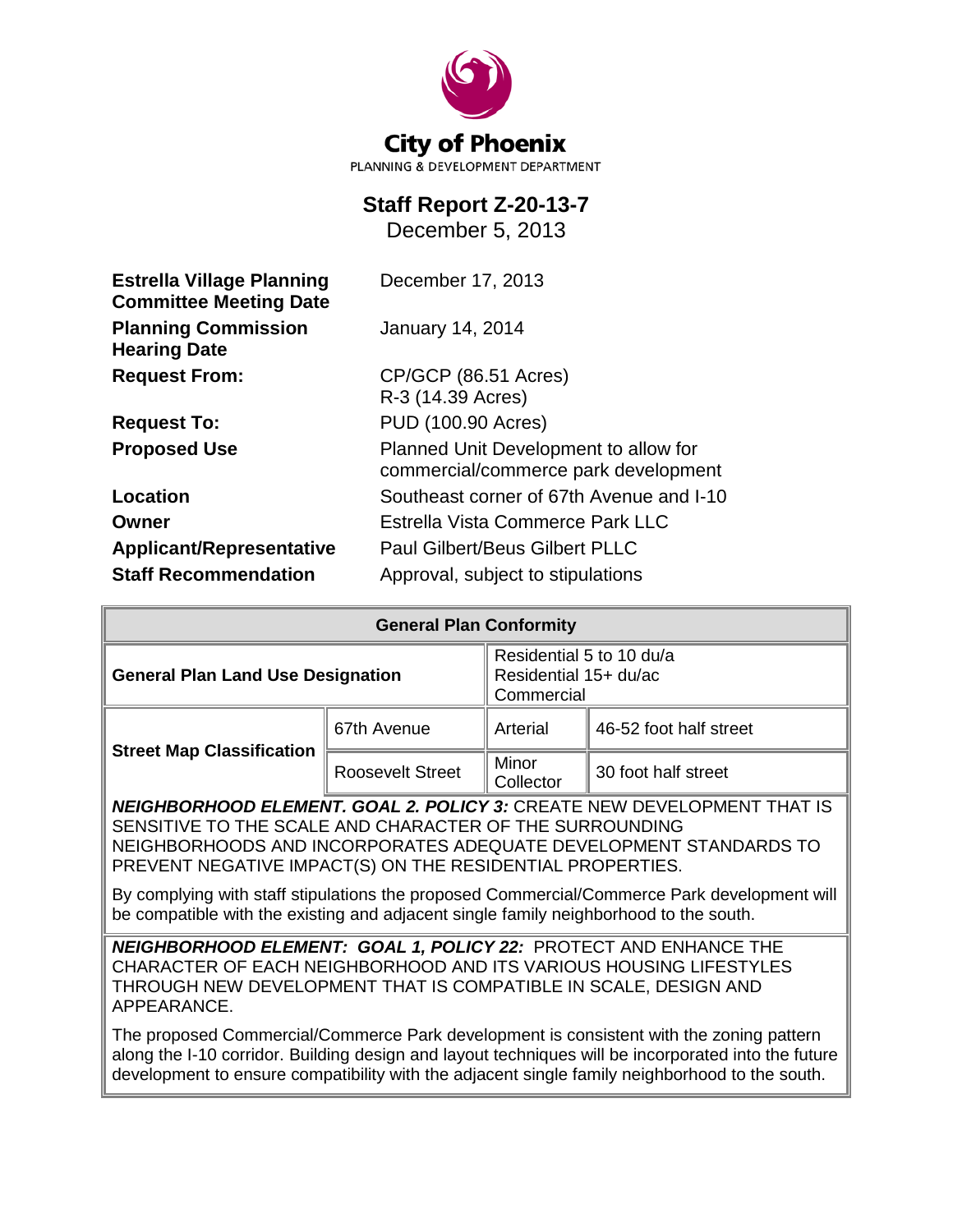*LAND USE ELEMENT: GOAL 2 –* EMPLOYMENT AND POPULATION BALANCE: DEVELOPMENT OF EACH VILLAGE'S POTENTIAL SHOULD BE ENCOURAGED BY DISTRIBUTING A DIVERSITY OF EMPLOYMENT AND HOUSING IN A WAY THAT ACHIEVES A BALANCED CITYWIDE PLAN AND THAT IS CONSISTENT WITH COMMUTE TRAVEL PATTERNS AND THAT CURRENT CHARACTER OF EACH DEVELOPED VILLAGE.

The proposed Mixed-Use (Commercial and Commerce Park) designation encourages the development of Commercial/Industrial uses that will create jobs to balance population and employment near predominately single-family residential areas.

#### **Area Plan**

This request is consistent with the Estrella Village Plan. The Estrella Village Plan focuses on two key growth concepts for this part of Phoenix: encouraging the development of new residential neighborhoods and industrial areas, and the collection of impact fees to provide for future city services. The plan addresses land use policies and design guidelines that encourage new development to be compatible with the surrounding character of the area.

The subject property is located along a major arterial, freeway corridor and similar uses. The proposed project will generate employment opportunities in close proximity to two freeway corridors.

#### **Background/Issues/Analysis**

#### SUBJECT SITE

- 1. This request is to rezone a 100.90 acre site located at the southeast corner of 67th Avenue and I-10 from R-3 (14.39 acres) and CP/GCP (86.51 acres) to PUD (100.90 acres) to allow for commercial and commerce park uses.
- 2. The General Plan Land Use Map designation for the subject parcel is Residential 15+ du/acre, Residential 5 to 10 du/acre and Commercial. The applicant is required to pursue a Minor General Plan Amendment to modify the land use designation to Mixed-Use (Commercial and Commerce/Business Park). GPA-EST-1-13-7 is running concurrently with this rezoning request.

#### SURROUNDING USES & ZONING

#### 3. *North*

Interstate 10 abuts the subject parcel to the north. The I-10 frontage road for eastbound freeway traffic also abuts the parcel on the northern property line.

#### *West*

Across 67th Avenue to the west are two industrial parcels zoned A-1. The uses are oriented towards heavy trucking traffic for fuel, food, vehicle washes, oil changes, etc.

#### *South*

To the south and across Roosevelt Street is a single family neighborhood zoned R1-6. The residential homes front onto Roosevelt Street.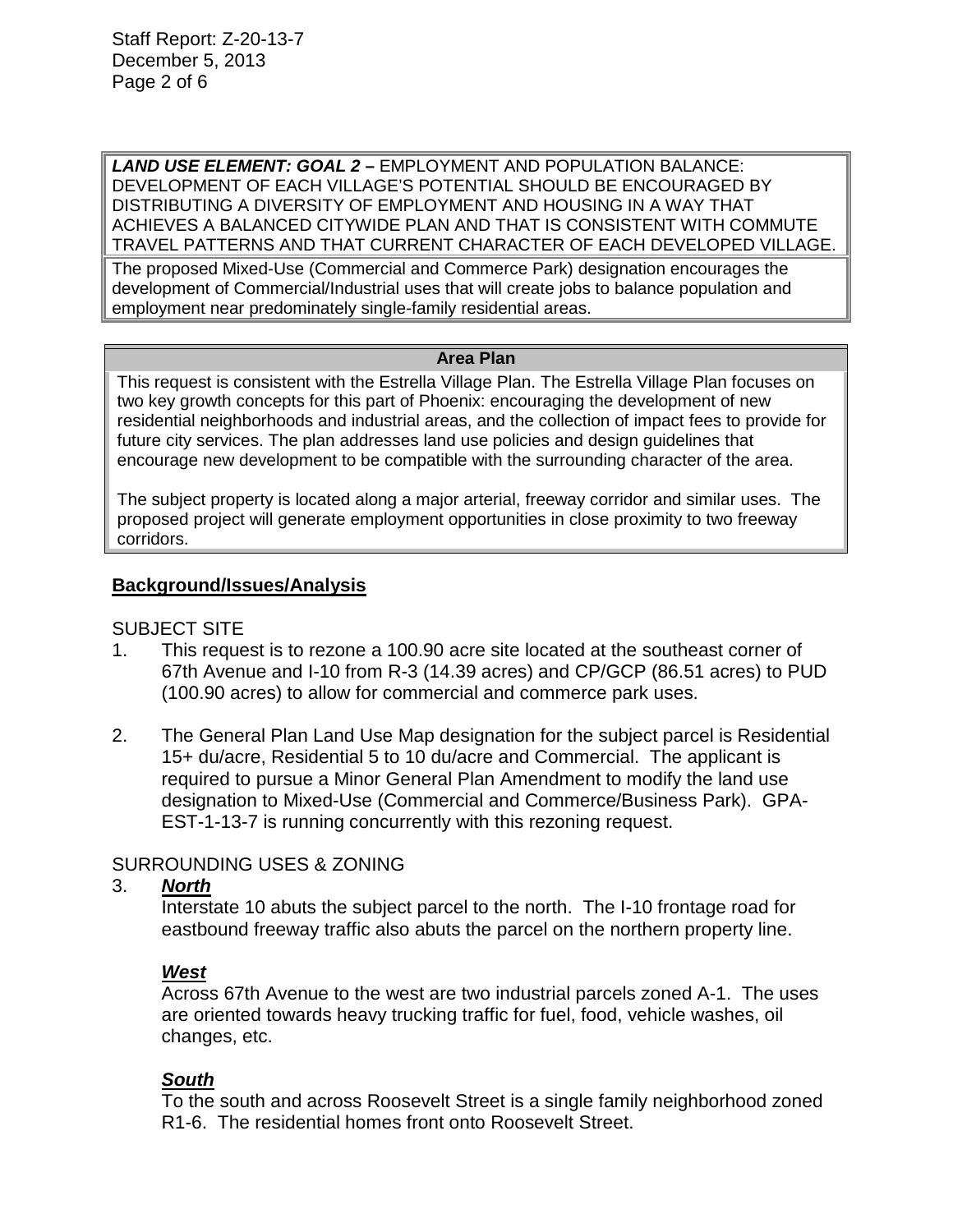Staff Report: Z-20-13-7 December 5, 2013 Page 3 of 6

## *East*

Sunridge Elementary School and a single family residential subdivision is located to the east of the subject property.

#### PROPOSAL

4. The proposal was developed utilizing the PUD zoning designation, which allows an applicant to propose uses, development standards, and design guidelines for a site. A primary goal of this process is to allow the applicant to develop standards that respond to the surrounding environment more so than conventional zoning districts allow. The end result is property rezoned with standards crafted specifically for the site that allows for increased development flexibility, while simultaneously providing enhanced development standards that could otherwise be developed through conventional zoning tools.

Where the PUD narrative is silent on a requirement, the applicable Zoning Ordinance provisions will be applied.

5. Below is a summary of the proposed standards for the subject site as described in the attached PUD narrative date stamped December 4, 2013, Attachment B. Many of the proposed standards were derived from the standards of the Commerce Park/General Commerce Park zoning district.

#### *Land Use*

The narrative permits a wide range of commercial, warehouse, storage, retail sales and manufacturing as permitted uses.

All uses outlined in the PUD must occur within an enclosed building unless specifically outlined in the list of uses section of the narrative. In addition multiple uses require the applicant to secure a use permit pursuant to section 307 of the Zoning Ordinance. Outdoor dining, patron dancing and outdoor recreational uses and service of alcoholic beverages when combined with outdoor dining is subject to obtaining a Use Permit if located within 200 feet of a residential zoning district. Staff has no concerns with the proposed list of uses.

#### *Development Standards*

The maximum permitted building height for structures on site is 56 feet. For structures within 50 feet of Roosevelt the maximum height is 24.5 feet.

The perimeter setbacks are as follows:

- 100-foot building setback adjacent to all single family residential
- 50-foot landscape setback along Roosevelt Street
- 30-foot landscape and building setbacks along 67th Avenue
- 10-foot building and landscape setback along the north property line
- 30-foot building setback along the east property line north of Latham
- 20-foot building setback south of Latham.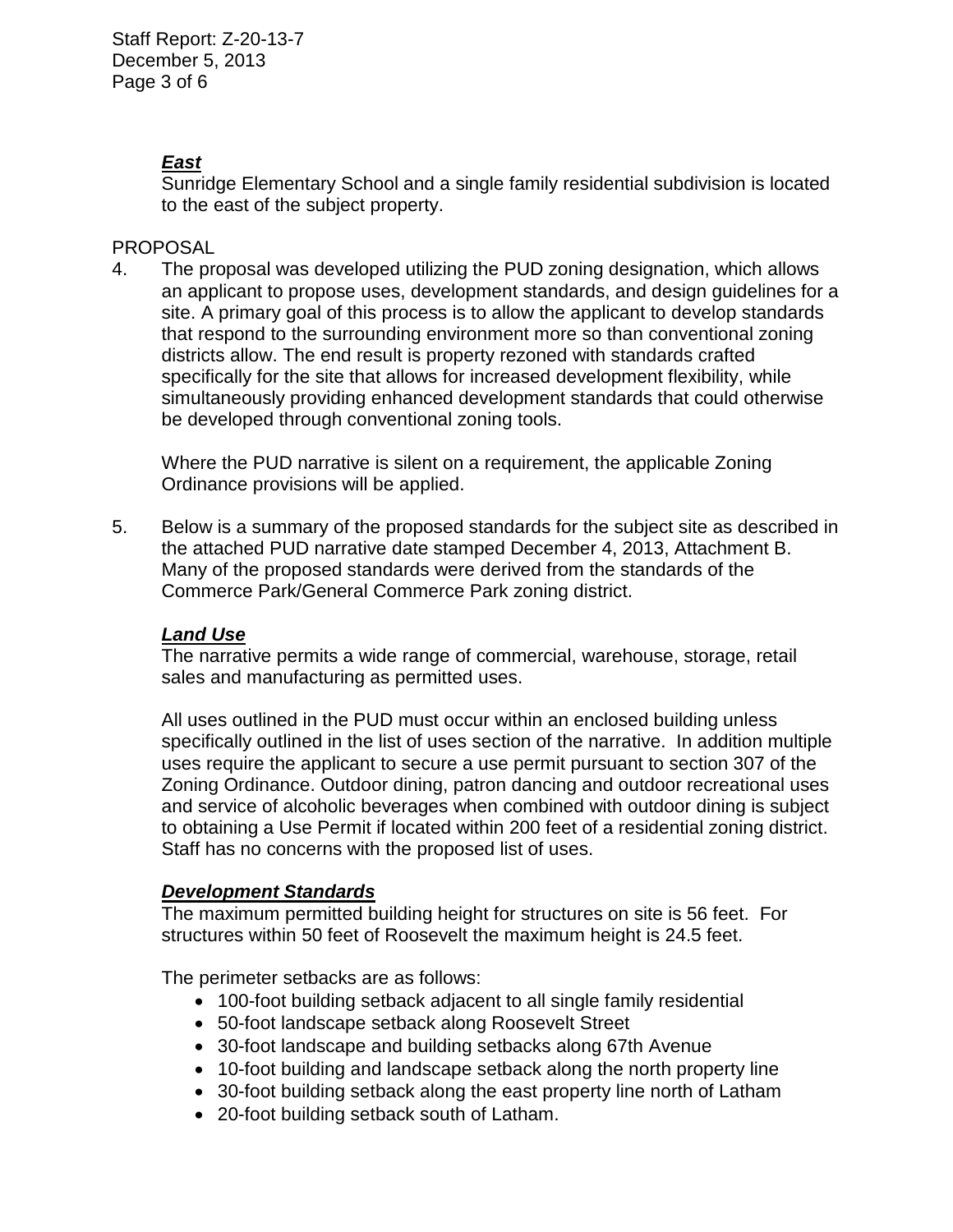Staff Report: Z-20-13-7 December 5, 2013 Page 4 of 6

### *Landscaping Standards*

A mix of landscaping will be provided within the proposed setbacks along the perimeter of the property.

The perimeter setbacks are as follows:

- Along the east property line adjacent to the single family residential, a mix of 2-inch caliper trees (25%) and 1-inch caliper trees (75%) will be provided 20-foot on center with 5 shrubs per tree.
- Along 67th Avenue, 2-inch caliper trees (25%) and 1-inch caliper trees (75%) will also be provided with 5 shrubs per tree every 20 feet of frontage.
- Along Roosevelt Street 1, 24-inch box tree will be planted every 40 feet of frontage with 5 shrubs per tree.
- Along the north property line adjacent to the freeway 1, 1-inch caliper tree will be planted per 60 feet of frontage with 2.5 gallon shrubs per tree.

#### *Parking*

The minimum number of required parking spaces shall be as set forth in Section 702 of the Zoning Ordinance.

In addition the applicant is proposing a 15% parking reduction from the minimum ordinance requirement.

#### *Shading*

The narrative proposes that a minimum of 25 percent of sidewalks shall be shaded via shade trees and landscaping.

#### *Design Guidelines*

The Development Narrative does not propose any new design guidelines with the exception of landscape standards; therefore, all applicable design guidelines outlined in the Guidelines for Design Review section of the Zoning Ordinance will apply.

#### *Phasing*

The first phase will consist of the Living Spaces warehouse and retail component of the PUD while the second phase will be at a later date. Both phases will construct adjacent street improvements.

#### *Signage*

A comprehensive sign plan will be created to govern the on and off site premise signage for this PUD. In the event that the PUD is silent regarding a specific sign standard, the city of Phoenix Zoning Ordinance prevails.

## *Sustainability*

The narrative discusses salvaging existing trees on site in addition to the addition of infrastructure such as street improvements for the area.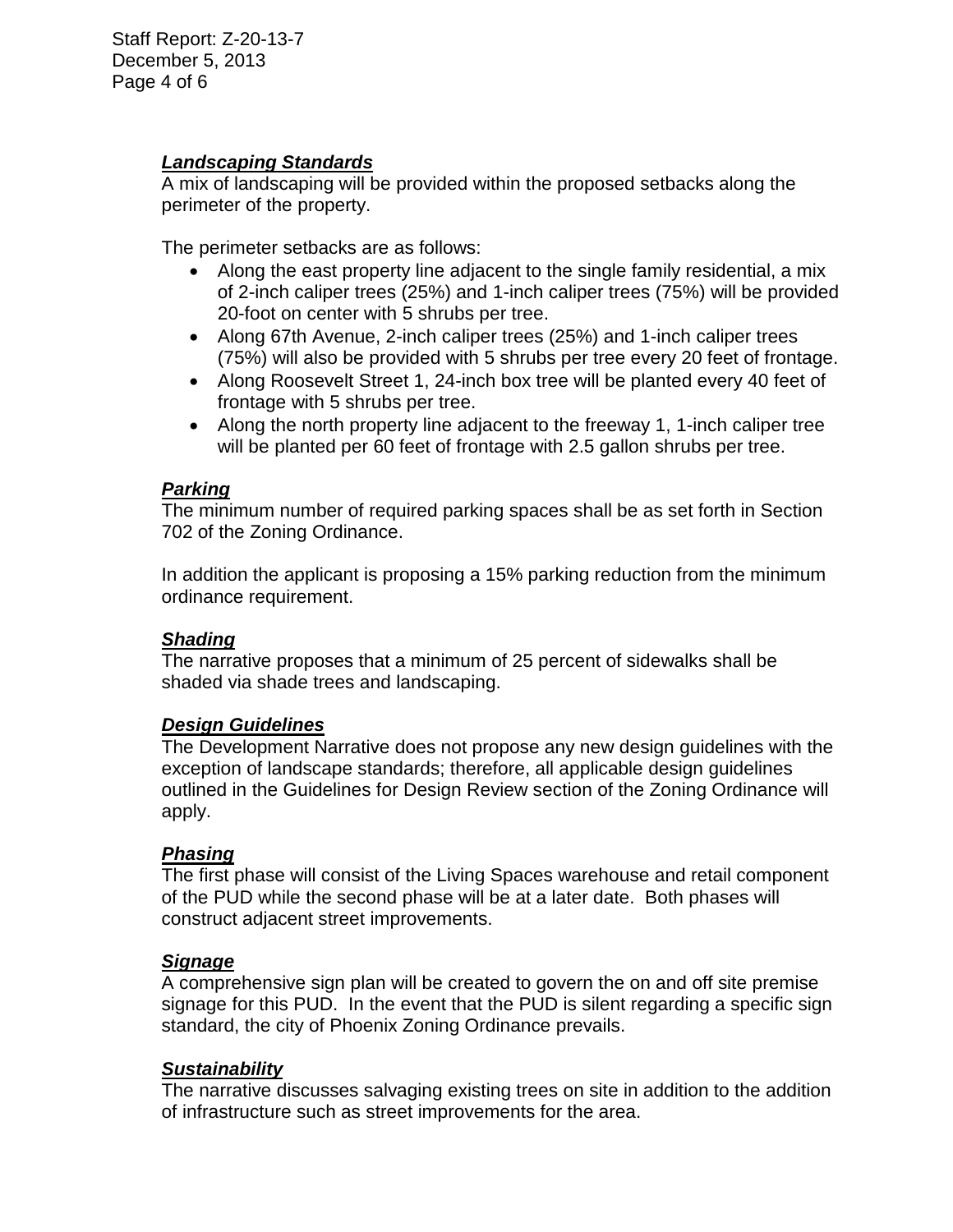Staff Report: Z-20-13-7 December 5, 2013 Page 5 of 6

#### STREETS AND TRAFFIC

6. All phases of development are contingent upon implementation of the mitigation improvements related to the 67th Avenue and Latham intersection and the 67th Avenue and Roosevelt intersection as approved by the November 2013 traffic impact analysis.

#### MISCELLANEOUS

7. Water for the proposed development will be provided to the site through an existing 12-inch main in 67th Avenue, a 8-inch line in Roosevelt Street and a 8 inch line in 63rd Avenue.

Sewer service for the proposed development will be provided to the site through an existing 33-inch main in 67th Avenue, and an existing 8-inch main in Roosevelt Street.

- 8. The Planned Unit Development zoning district allows applicants to create development standards but cannot alter city processes or modify regulations governed by the Zoning Ordinance. This PUD submittal follows City of Phoenix processes.
- 9. Development and use of the site is subject to all applicable codes and ordinances. Zoning approval does not negate other ordinance requirements and other formal actions may be required.

#### **Findings**

- 1. The proposal is not consistent with the General Plan Land Use Map and therefore a Minor General Plan Amendment is required.
- 2. The proposed uses will bring employment opportunities to the surrounding area and the Estrella Village.
- 3. The proposed staff stipulations will ensure the PUD rezoning request is compatible with surrounding zoning patterns and land use in the area.

#### **Stipulations**

1. An updated Development Narrative for the Z-20-13-7 PUD reflecting the changes approved through this request shall be submitted to the Planning and Development Department within 30 days of City Council approval of this request. The updated Development Narrative shall be consistent with the Development Narrative date stamped December 4, 2014.

**Writer** Marc Thornton December 2, 2013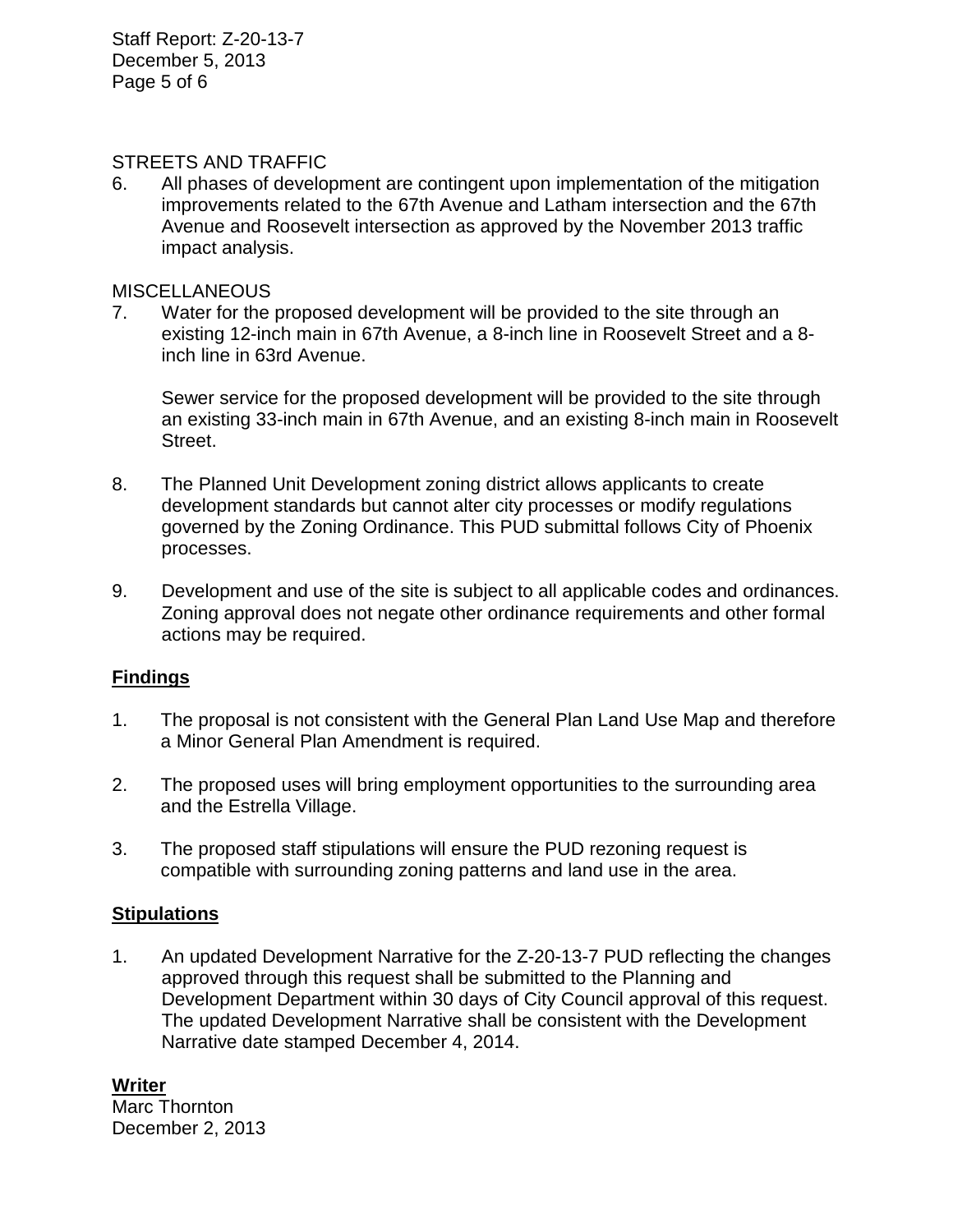Staff Report: Z-20-13-7 December 5, 2013 Page 6 of 6

# **Team Leader**

Josh Bednarek

# **Attachments**

Attachment A: Sketch Map Attachment B: Z-20-13-7 PUD Narrative date stamped December 4, 2013